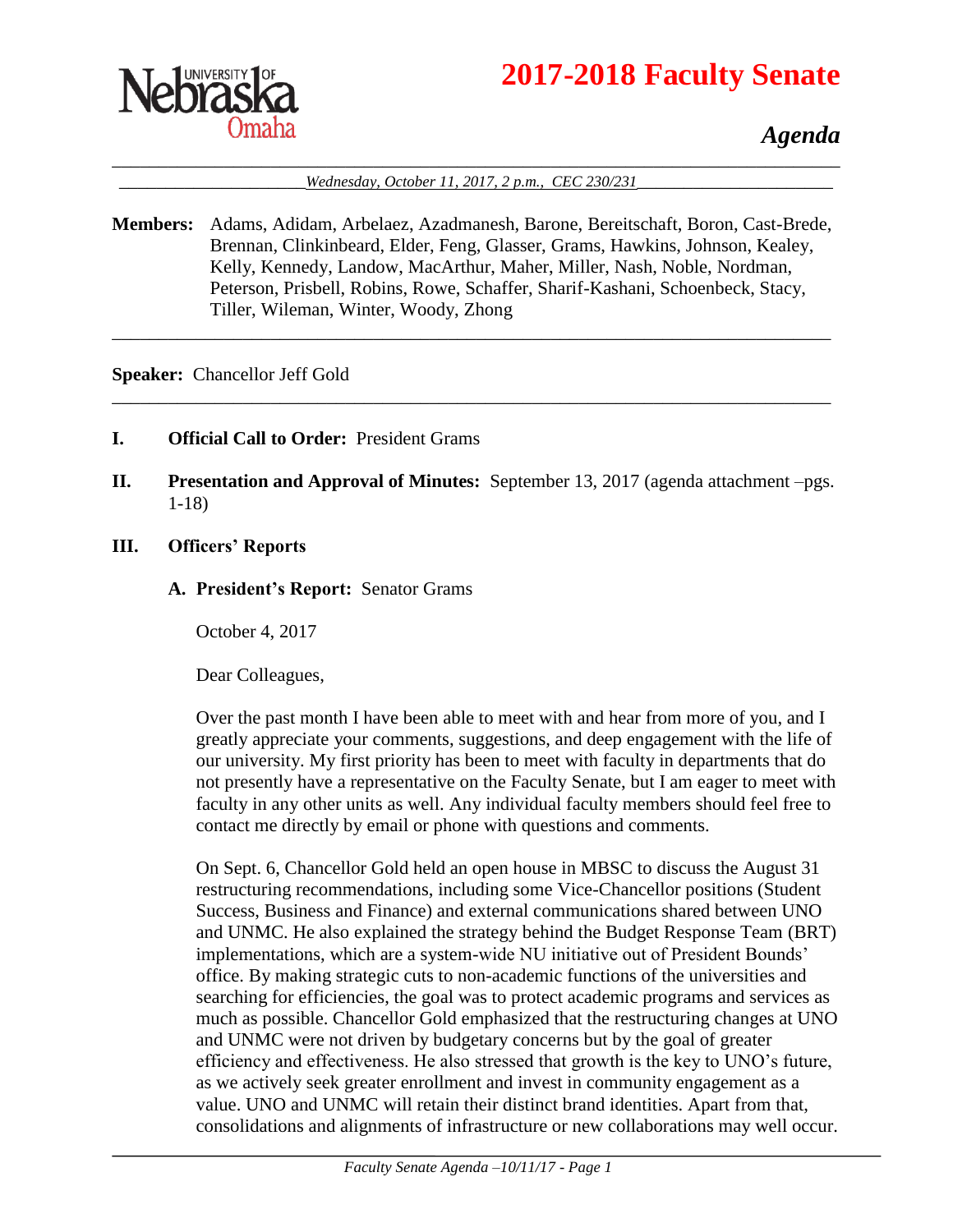The next phase of BRT implementation was introduced on Sept. 12, and an example of the changes (this one related to Human Resources) may be found here: [https://nebraska.edu/-/media/unca/docs/brt/hr/human-resources-brt-strategies-rev](https://nebraska.edu/-/media/unca/docs/brt/hr/human-resources-brt-strategies-rev-september-12-2017.ashx?la=en)[september-12-2017.ashx?la=en.](https://nebraska.edu/-/media/unca/docs/brt/hr/human-resources-brt-strategies-rev-september-12-2017.ashx?la=en) Other information about BRT is available on the same website. Various concerns have been raised by staff related to changes concerning leave time.

NU President Bounds was the guest speaker at the Sept. 13 Faculty Senate meeting, where he answered many questions from the Senate and encouraged the faculty to be active and engaged. In a discussion of enrollment and growth, he noted that improving retention is even more powerful than improving recruitment, with respect to having a positive impact on both institutional excellence and budget pressures. Even a five percent change in retention rates would have an enormous effect on the budget.

The UNO Student Government has been communicating with Faculty Senate about their resolutions in support of Faculty use of the Canvas LMS to communicate course information, and the general issue of faculty responsiveness and feedback. We know that contacts between faculty and students are particularly important in efforts to improve retention, and as we continue to examine this matter closely, comments and suggestions from faculty are welcomed. What are we doing well to encourage retention, and what could we be doing better? What specific steps might faculty or the Senate take to promote the goal of greater student retention? I will return to this subject again next month, because this is one of the most important goals we can pursue to strengthen our institution across the board: academic excellence, student success and career preparation, financial prospects, and both internal and external community engagement.

Although we are dealing with a difficult budget situation and it remains vital to invest resources wisely, there is no longer a \$10,000 spending limit for purchase review imposed across the campus. This was removed the first day of Chancellor Gold's tenure. All funding requests are handled on campus and flow through the Chancellor's Council, including hiring. Other matters related to financial operations or BRT are, however, to be handled centrally.

The UNePlan Strategic Planning process is being used to develop the UNO Strategic Plan 2017-2020. This permits the entire campus to access, review, and update the strategic plan. Units may enter and track progress toward specific goals.

The NU Board of Regents visited UNO on Thursday, September 21, although the Faculty Senate was not included in that visit's agenda. The next BoR meeting will be in Lincoln on October 5.

Many options for faculty training in Canvas, ilos, and other areas are being made available through the Center for Faculty Excellence, and faculty liaisons for instructional design are available to provide personal assistance. Kudos to Karen Hein and others on her team who are doing such great work to assist faculty and students.

Chancellor Gold is scheduled as the opening speaker for our Faculty Senate meeting on October 11, and as usual, all faculty are welcome to attend. Thank you for your engagement with and support of the Faculty Senate, which is striving to do the best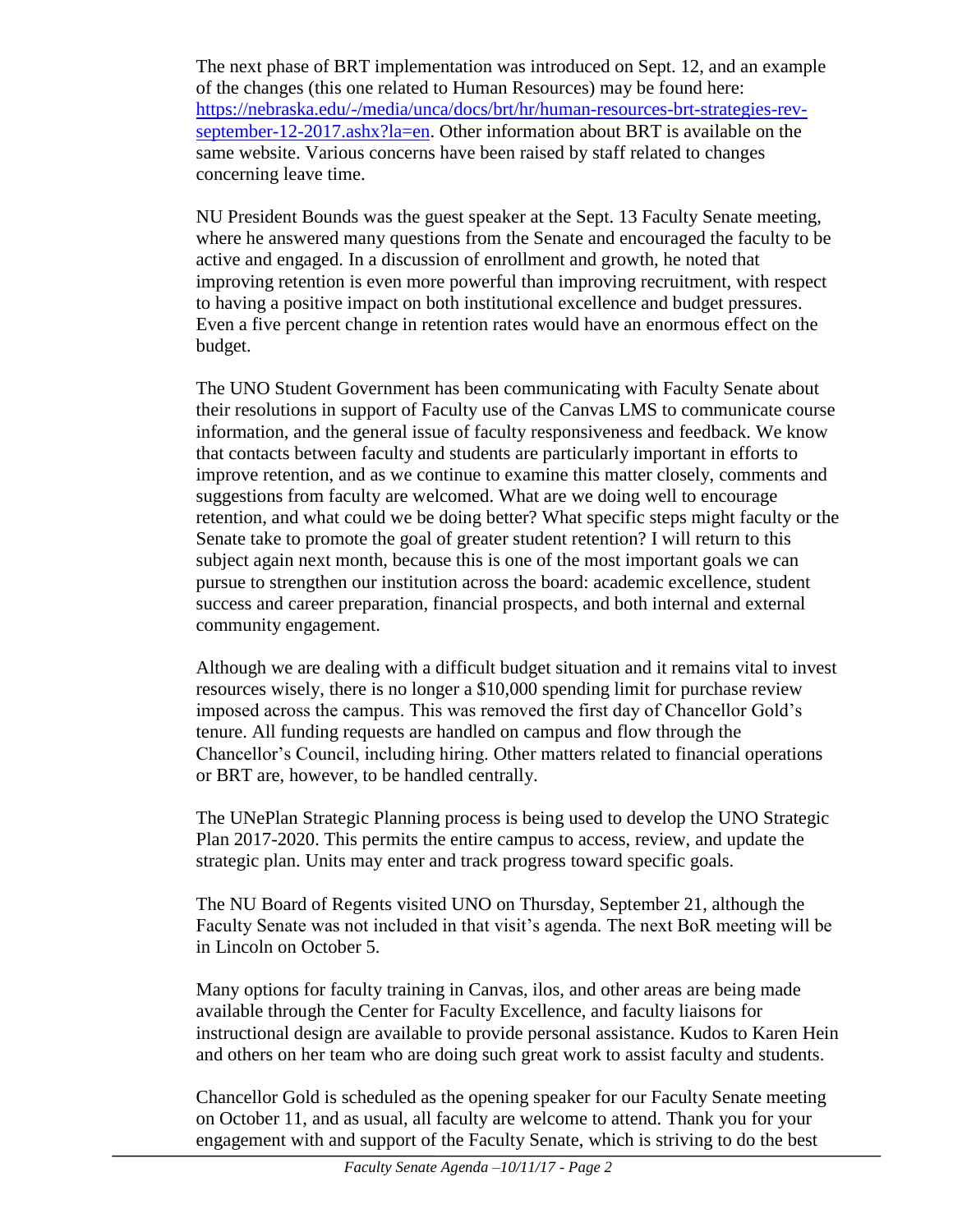possible job of providing the faculty's voice. Let us know how we can improve and serve your needs.

Laura Grams, lgrams@unomaha.edu

# **B. Secretary/Treasurer Report:** Senator Landow

**1. EC&A:** September 20, 2017

Chancellor Comments:

"I care deeply about shared governance." He stated that he is committed to working with us to make UNO the best it can be. He also said he is very open to the diversity of opinion in the UNO community.

Sorority Rush

Where should it take place? Follow up with SVC and Dan Shipp.

Discussion of Shared Governance Resolution:

Comments by President Grams:

More communication in the future would help clear up any misunderstandings.

BRT Groups – there was one faculty member on one of the groups. Deans were represented, but they are not faculty.

Discussion of Resolution 4303 and 4304.

No relevant discussion.

Discussion of Appointment Resolutions:

A short discussion of the procedure took place, but no changes were proposed.

*Chancellor Gold written replies to resolutions:* (agenda attachment – pg. 19)

| (Action Pending and Current Resolutions) |               |                          |              |                 |               |                 |                 |                        |
|------------------------------------------|---------------|--------------------------|--------------|-----------------|---------------|-----------------|-----------------|------------------------|
| Res.                                     | Date          | Title                    | <b>Admin</b> | <b>Sent for</b> | <b>Denied</b> | <b>Deferred</b> | In              | Final                  |
| #                                        | <b>Senate</b> |                          | Accept       | <b>Senate</b>   |               |                 | <b>Progress</b> | <b>Action/Resolved</b> |
|                                          | <b>Passed</b> |                          |              | Action          |               |                 |                 |                        |
| 4313                                     | 9/13/17       | <b>UNO Professional</b>  | 9/25/17      |                 |               |                 |                 | Acknowledged           |
|                                          |               | <b>Conduct Committee</b> |              |                 |               |                 |                 |                        |
| 4312                                     | 9/13/17       | <b>Faculty Grievance</b> | 9/25/17      |                 |               |                 |                 | Acknowledged           |
|                                          |               | Committee                |              |                 |               |                 |                 |                        |
| 4311                                     | 9/13/17       | Ballot/Election for      | 9/25/17      |                 |               |                 |                 | Acknowledged           |
|                                          |               | Academic Freedom         |              |                 |               |                 |                 |                        |
|                                          |               | & Tenure                 |              |                 |               |                 |                 |                        |
|                                          |               | Committee                |              |                 |               |                 |                 |                        |
| 4310                                     | 9/13/17       | Academic Planning        | 9/25/17      |                 |               |                 |                 | Acknowledged           |
|                                          |               | Council (APC)            |              |                 |               |                 |                 |                        |

# **2017-2018 Resolution Action Table**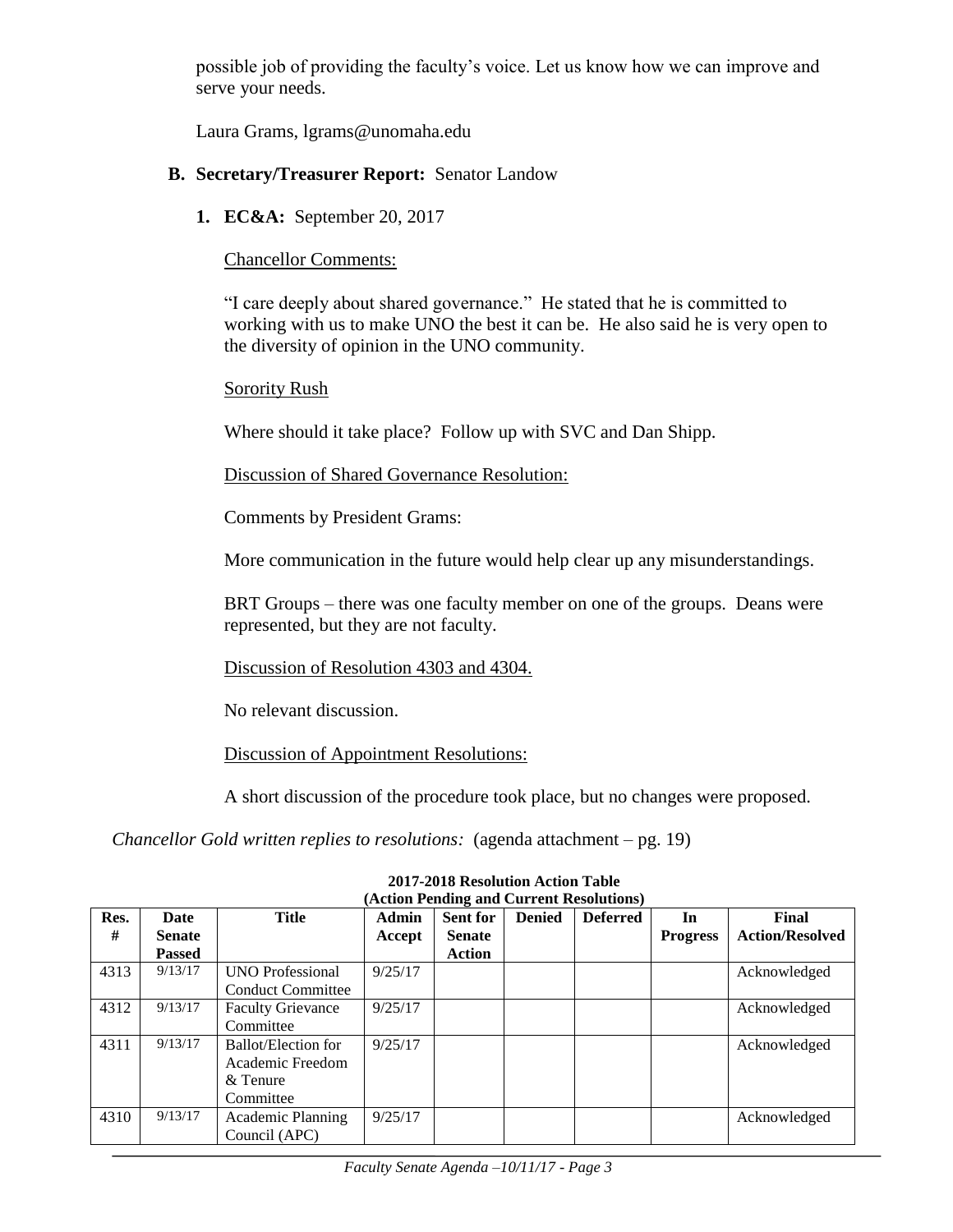| 4309 | 9/13/17 | <b>Tuition Remission</b><br><b>Task Force</b>                                   | 9/25/17 |  |  | Acknowledged                                                                                                                                                                                                                                                                                                                                                                      |
|------|---------|---------------------------------------------------------------------------------|---------|--|--|-----------------------------------------------------------------------------------------------------------------------------------------------------------------------------------------------------------------------------------------------------------------------------------------------------------------------------------------------------------------------------------|
| 4308 | 9/13/17 | University<br>Committee on<br>Technology<br>Resources,                          | 9/25/17 |  |  | Acknowledged                                                                                                                                                                                                                                                                                                                                                                      |
|      |         | Services &<br>Planning                                                          |         |  |  |                                                                                                                                                                                                                                                                                                                                                                                   |
| 4307 | 9/13/17 | <b>UCRCA</b><br>(University<br>Committee on<br>Research &<br>Creative Activity) | 9/25/17 |  |  | Acknowledged                                                                                                                                                                                                                                                                                                                                                                      |
| 4306 | 9/13/17 | Digital<br>Communications<br>Team                                               | 9/25/17 |  |  | Acknowledged                                                                                                                                                                                                                                                                                                                                                                      |
| 4305 | 9/13/17 | Academic<br>Assessment<br>Committee                                             | 9/25/17 |  |  | Acknowledged                                                                                                                                                                                                                                                                                                                                                                      |
| 4304 | 9/13/17 | Support for<br>Hurricane Victims                                                | 9/25/17 |  |  | We acknowledge<br>receipt of the<br>resolution and<br>share the intent<br>of the faculty<br>senate to<br>encourage the<br>UNO community<br>to support those<br>affected. We<br>reference the<br>message from<br>President<br>Bounds that<br>addresses the<br>University of<br>Nebraska's<br>commitment and<br>the individual<br>commitments<br>made from each<br>of the campuses. |
| 4303 | 9/13/17 | Reaffirmation of<br>Statement/Message<br>in Support of DACA                     | 9/25/17 |  |  | We acknowledge<br>receipt of the<br>resolution and<br>reference the<br>message on<br>DACA affirming<br>that we are a<br>better university,<br>city, state and<br>country and all<br>of our students<br>have access to<br>education and<br>are an active part<br>of our<br>communities,<br>sharing the spirit,<br>background,<br>intellect and<br>passion.                         |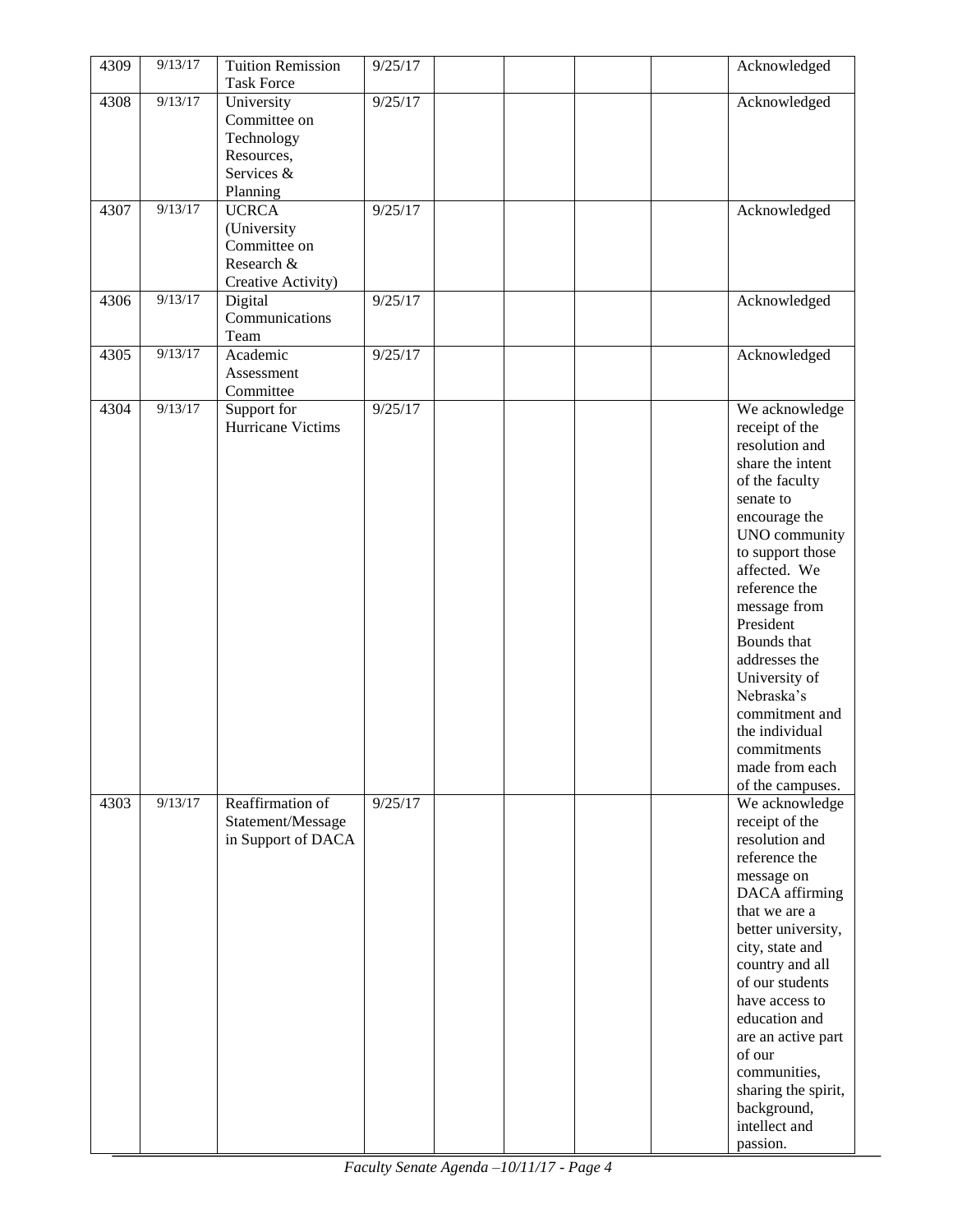| 4302 | 9/13/17             | <b>Shared Governance</b>   | 9/25/17  |                          |  | We acknowledge                         |
|------|---------------------|----------------------------|----------|--------------------------|--|----------------------------------------|
|      |                     |                            |          |                          |  | the receipt of the                     |
|      |                     |                            |          |                          |  | resolution and                         |
|      |                     |                            |          |                          |  | wish to affirm                         |
|      |                     |                            |          |                          |  | our strong                             |
|      |                     |                            |          |                          |  | support for                            |
|      |                     |                            |          |                          |  | shared                                 |
|      |                     |                            |          |                          |  | governance and                         |
|      |                     |                            |          |                          |  | reaffirm the                           |
|      |                     |                            |          |                          |  | importance of<br>shared                |
|      |                     |                            |          |                          |  |                                        |
|      |                     |                            |          |                          |  | governance and<br>decision-making      |
|      |                     |                            |          |                          |  | responsibilities                       |
|      |                     |                            |          |                          |  | of the Faculty                         |
|      |                     |                            |          |                          |  | Senate and its                         |
|      |                     |                            |          |                          |  | committee                              |
|      |                     |                            |          |                          |  | structures. We                         |
|      |                     |                            |          |                          |  | appreciate the                         |
|      |                     |                            |          |                          |  | opportunity to                         |
|      |                     |                            |          |                          |  | have had an in-                        |
|      |                     |                            |          |                          |  | depth discussion                       |
|      |                     |                            |          |                          |  | on the subject                         |
|      |                     |                            |          |                          |  | during our most<br>recent meeting      |
|      |                     |                            |          |                          |  | and look forward                       |
|      |                     |                            |          |                          |  | to strengthening                       |
|      |                     |                            |          |                          |  | the                                    |
|      |                     |                            |          |                          |  | communication                          |
|      |                     |                            |          |                          |  | on multiple                            |
|      |                     |                            |          |                          |  | levels.                                |
| 4301 | 8/16/17             | Permanently                | 9/25/17  |                          |  |                                        |
|      |                     | Replace CBA                | $\gamma$ |                          |  |                                        |
|      |                     | Senator Ni                 |          |                          |  |                                        |
| 4299 | Complete<br>8/16/17 | FS Pres Appts.<br>a. AAUP  | 9/25/17  |                          |  | Acknowledged                           |
|      |                     | c. Grad Cncl Liaison       |          |                          |  |                                        |
| 4288 | Complete            | <b>Campus Committees</b>   | 9/25/17  |                          |  | Acknowledged                           |
|      | 8/16/17             | a. APC                     |          |                          |  |                                        |
|      |                     | g. Strat Planning          |          |                          |  |                                        |
|      |                     | Steering Comm.             |          |                          |  |                                        |
|      |                     |                            |          | <b>TO BE FOLLOWED UP</b> |  |                                        |
|      |                     |                            |          |                          |  |                                        |
| 4282 | 3/8/17              | Expenses                   | 4/19/17  |                          |  | <b>SVC</b> Reed                        |
|      |                     | Associated with            |          |                          |  | explained the<br>process for UNO       |
|      |                     | Visas for                  |          |                          |  | paying for legal                       |
|      |                     | <b>International Hires</b> |          |                          |  | costs involved.                        |
|      |                     |                            |          |                          |  | These issues are                       |
|      |                     |                            |          |                          |  | usually handled by                     |
|      |                     |                            |          |                          |  | department chairs<br>and personnel.    |
|      |                     |                            |          |                          |  | Costs can't be                         |
|      |                     |                            |          |                          |  | nailed down, since                     |
|      |                     |                            |          |                          |  | they vary by who is                    |
|      |                     |                            |          |                          |  | involved. BJ Reed<br>said he would ask |
|      |                     |                            |          |                          |  | for a one page                         |
|      |                     |                            |          |                          |  | description of the                     |
|      |                     |                            |          |                          |  | process made                           |
|      |                     |                            |          |                          |  | available to                           |
|      |                     |                            | 12/21/16 |                          |  | faculty.<br>- SVC Reed says            |
| 4279 | 12/14/16            | Grievance                  |          |                          |  |                                        |

*Faculty Senate Agenda –10/11/17 - Page 5*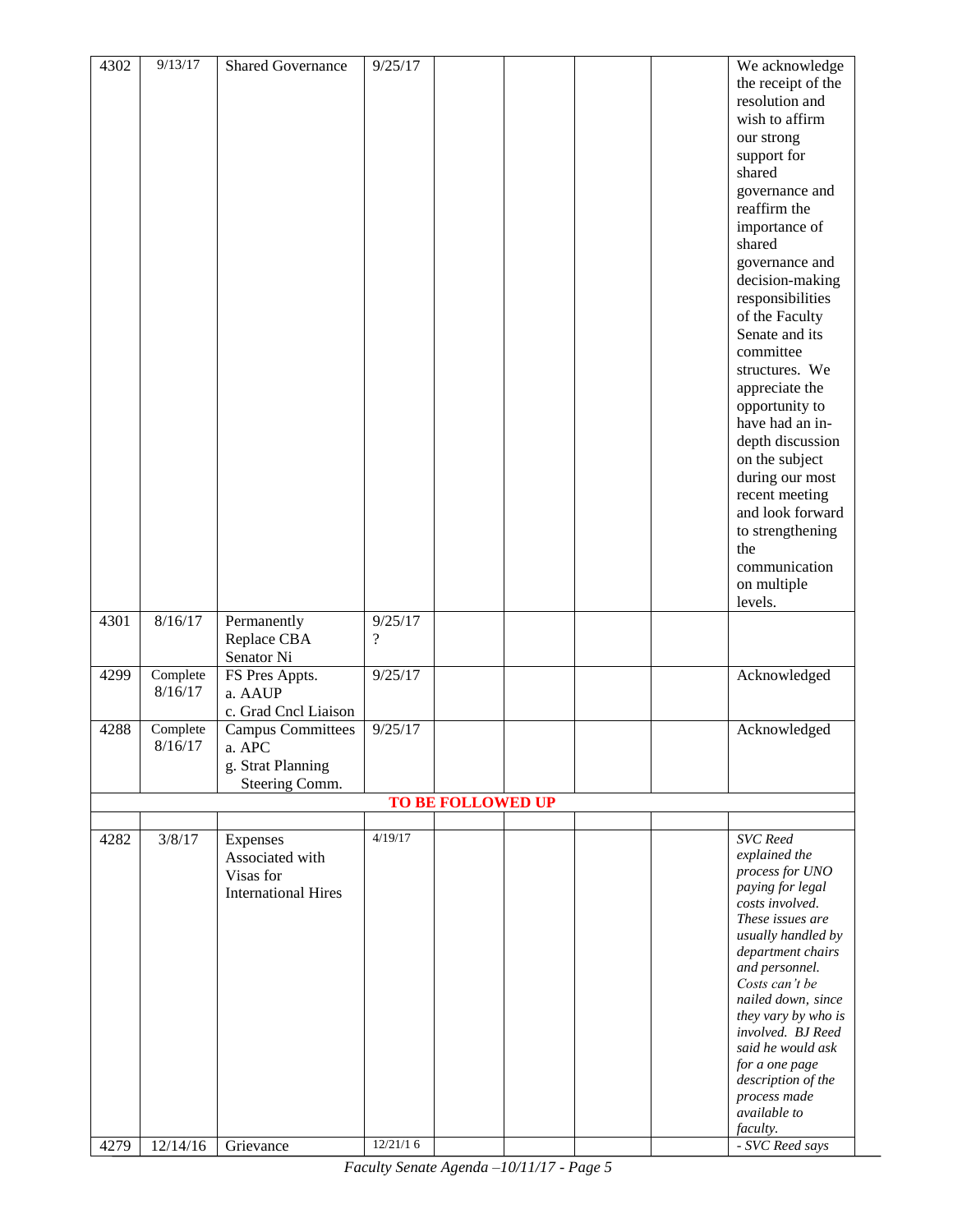|                        |  | Committees   |         |  |  |  |  | they may need                      |
|------------------------|--|--------------|---------|--|--|--|--|------------------------------------|
|                        |  | Summer       |         |  |  |  |  | more information.                  |
|                        |  | Compensation |         |  |  |  |  | It is a workload                   |
|                        |  |              |         |  |  |  |  | issue as much as a                 |
|                        |  |              |         |  |  |  |  | compensation                       |
|                        |  |              |         |  |  |  |  | issue. Let's have                  |
|                        |  |              |         |  |  |  |  | further discussion.                |
|                        |  |              | 3/15/17 |  |  |  |  | - BJ reiterated that               |
|                        |  |              |         |  |  |  |  | summer pay is not                  |
|                        |  |              |         |  |  |  |  | likely to happen, as               |
|                        |  |              |         |  |  |  |  | faculty select a                   |
|                        |  |              |         |  |  |  |  | variety of service                 |
|                        |  |              |         |  |  |  |  | opportunities.                     |
|                        |  |              |         |  |  |  |  | Regarding the                      |
|                        |  |              |         |  |  |  |  | three grievance                    |
|                        |  |              |         |  |  |  |  | committees, he                     |
|                        |  |              |         |  |  |  |  | feels that faculty                 |
|                        |  |              |         |  |  |  |  | select this type of                |
|                        |  |              |         |  |  |  |  | service, similar to                |
|                        |  |              |         |  |  |  |  | how faculty choose                 |
|                        |  |              |         |  |  |  |  | to serve on thesis                 |
|                        |  |              |         |  |  |  |  | committee.                         |
|                        |  |              | 4/19/17 |  |  |  |  | Chancellor                         |
|                        |  |              |         |  |  |  |  | Christensen said                   |
|                        |  |              |         |  |  |  |  | these type of                      |
|                        |  |              |         |  |  |  |  | issues, like summer                |
|                        |  |              |         |  |  |  |  | grievance                          |
|                        |  |              |         |  |  |  |  | committee work,                    |
|                        |  |              |         |  |  |  |  | seldom occur. He                   |
|                        |  |              |         |  |  |  |  | is also                            |
|                        |  |              |         |  |  |  |  | apprehensive of                    |
|                        |  |              |         |  |  |  |  | anyone who has                     |
|                        |  |              |         |  |  |  |  | service in the                     |
|                        |  |              |         |  |  |  |  | summer wanting                     |
|                        |  |              |         |  |  |  |  | compensation.<br>Some service such |
|                        |  |              |         |  |  |  |  | as FS President                    |
|                        |  |              |         |  |  |  |  | and IRB receive                    |
|                        |  |              |         |  |  |  |  | workload                           |
|                        |  |              |         |  |  |  |  | compensation.                      |
|                        |  |              |         |  |  |  |  |                                    |
| <b>CARRIED FORWARD</b> |  |              |         |  |  |  |  |                                    |
|                        |  |              |         |  |  |  |  |                                    |

**2. Treasurer's Report:** Senator Landow (September 2017) (agenda attachment – pg. 20)

# **IV. Executive Committee Report** (Senator Barone)

# **A. Parking at UNO**

**From:** Vanessa Rath **Sent:** Monday, September 25, 2017 10:31 AM To: Laura Grams [<lgrams@unomaha.edu>](mailto:lgrams@unomaha.edu) **Cc:** Sue Bishop [<sbishop@unomaha.edu>](mailto:sbishop@unomaha.edu) **Subject:** Pacific Street Garage permit for Faculty/Staff

Laura

As we discussed last week, and as I have been able to modify our system,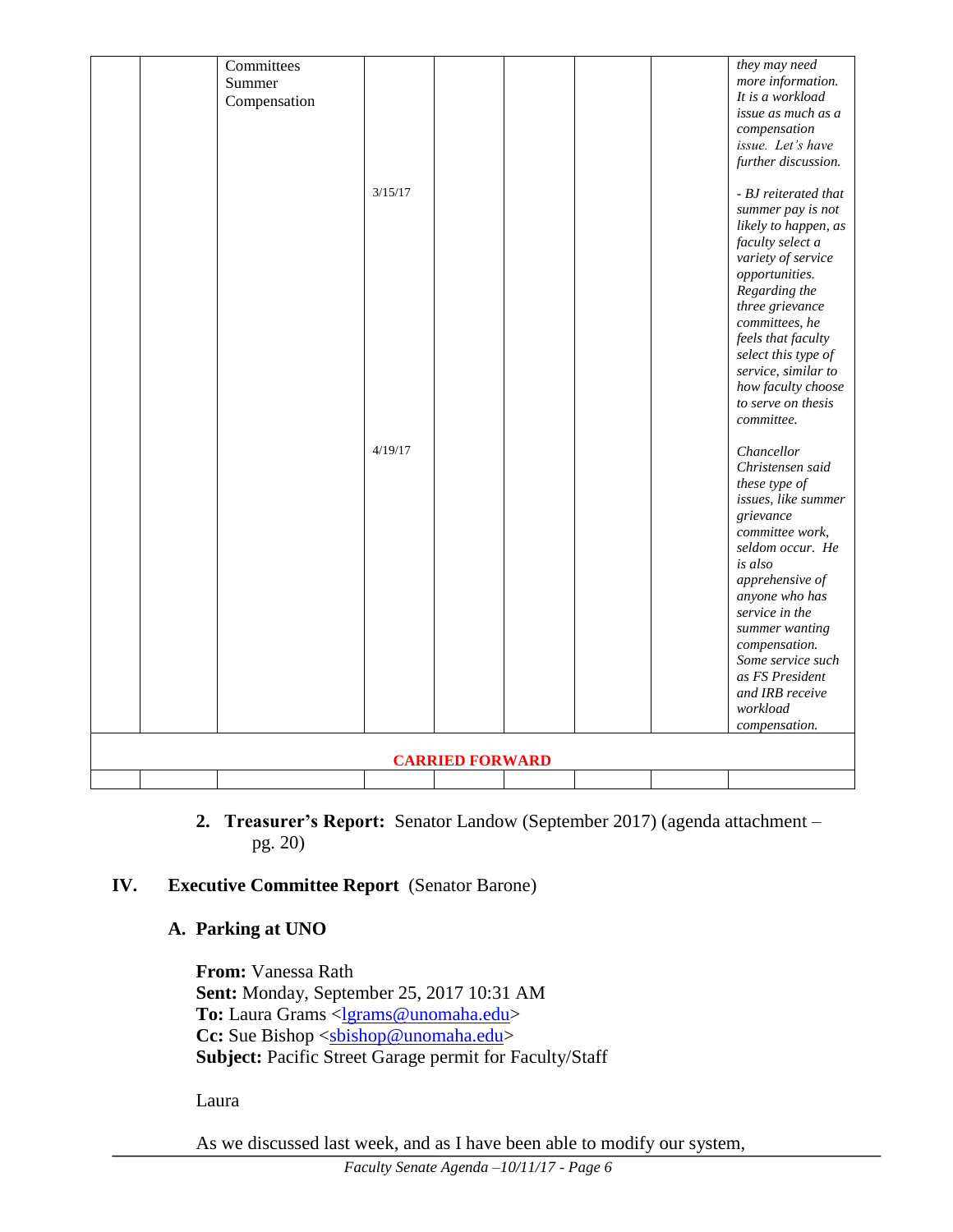Faculty/staff Pacific Street Garage permits will be able to park in the West Garage on Dodge Campus.

Day/Night permits can park anytime, Night only (after 2:30pm) will not be valid in either garage until after that time.

This will be valid for the 2017/18 academic year only. Please note that this does not guarantee a place to park. If they garage is full when the permit holder arrives. They would need to return to the Pacific Street Garage and ride a shuttle up. Parking in any other location could result in a violation. I don't see this happening too often, but wanted to communicate this to not set false expectations.

We will communicate any changes for Fall 2018 in April of 2018 for the following academic year.

Please let me know if you have any questions

Thank you

### **Vanessa Rath**

Parking Services Manager 1313 S.  $67<sup>th</sup>$  Street Omaha, NE 68182 University of Nebraska Omaha | [www.unomaha.edu](http://www.unomaha.edu/) (o) 402-554-7277 (f) 402-554-7280 [vrath@unomaha.edu](mailto:vrath@unomaha.edu) [www.unomaha.edu/parking](http://www.unomaha.edu/parking) [www.facebook.com/unoparking](http://www.facebook.com/unoparking) [www.twitter.com/unoparking](http://www.twitter.com/unoparking)

# **B. Courseleaf**

Various questions & concerns raised by faculty *At the 10/4/17 EC&C meeting this was referred to the Educational Resourses & Services Committee.*

# **C. Classroom Space Availability**

An Analysis of Classroom Times & Patterns has been mentioned. There is a need to follow up on results and any effects of prime time policy. *At the 10/4/17 EC&C meeting this was to be included in the October EC&A agenda.*

# **D. Academic Integrity Survey Preliminary Results**

(agenda attachment – pgs. 21-22)

# **E. UNO FUSE & GRACA**

At UNO, both FUSE & GRACA are funded by Student Fees. Apparently, the NU system is looking at student fees. We need to learn whether any of the changes being considered have any bearing on grant funding for student research here at UNO. Depending upon what we learn, we need to respond appropriately.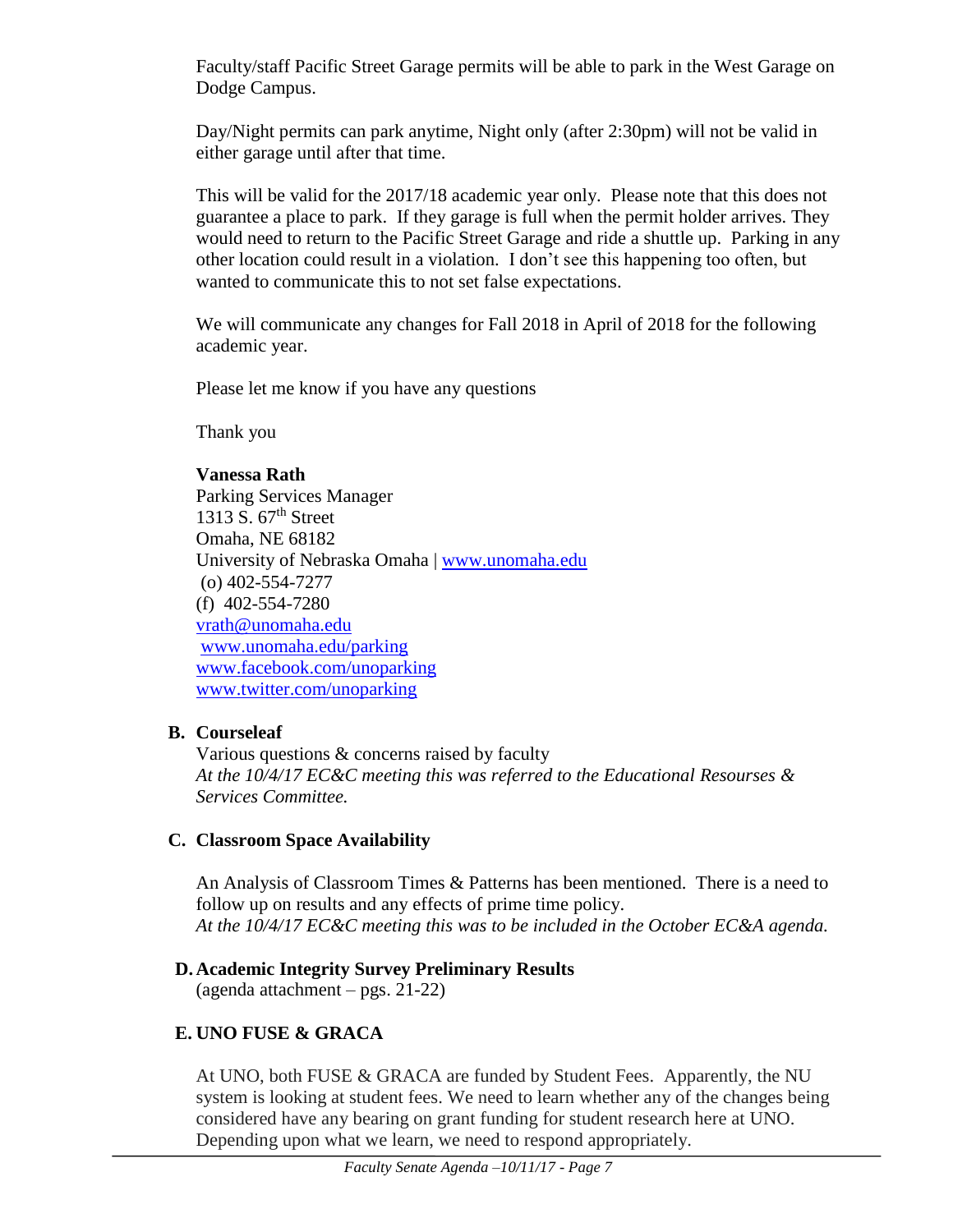# **PENDING**

- **A. Participation in UNO Faculty Senate** *(Fall 2016 to EC&C Pending***)** 
	- Need to encourage and strengthen participation on UNO Faculty Senate.
	- 1. One possibility might be to change the FS Constitution
	- 2. Discussions with Colleges
	- 3. Go to Chairperson mentor(s)?
	- 4. Go to Board of Chairs

*How to Encourage Faculty to Serve on the Faculty Senate*: Informal data collection by the committee of approximately 40 UNO faculty members has generally revealed that *Service* of this nature tends to be acknowledged with little payoff compared to the perceived time commitment associated with governance. There is also a great deal of misinformation about the time obligations; nevertheless, most of the faculty we talked to showed little interest in this service even after we answered questions. The Goals and Directions Committee is now discussing ways to help the departments incentivize Faculty Senate and other University service opportunities by increasing by better recognizing the value of this service in ways such as higher Merit rankings on Annual Review, etc**.** *(The EC&C asked, on 6/7/17, that this be discussed at the 8/16/17 FS Retreat.)*

# **B. Change Start Time of UNO Faculty Senate Meetings?**

*On 6/7/17 the EC&C suggested this be discussed at the 8/16/17 FS Retreat.*

*At the 8/16/17 Faculty Senate Retreat there was brief consideration of potential benefits and drawbacks to convening Faculty Senate meetings 15 or 30 minutes later. The matter was left to the Executive Committee to gather relevant data from Institutional Effectiveness, and report back.*

*On 9/7/17 Thomas Walker, Business Analyst, Office of Institutional Effectiveness, sent information to President Grams. "Of the courses offered at UNO on Wednesdays, a majority of courses are ending between 2 and 3 o'clock (14:00 and 15:00, respectively). The 4pm to 6pm timeslot is your best shot to have the least amount of faculty affected." At the 10/11/17 EC&C meeting the EC&C moved to request the data in graph form.*

# **V. Standing Committee Reports**

# **A. Committee on Academic and Curricular Affairs:** Senator Miller

The Committee met September 27, 2017. Present: Connie Schaffer, Stan Wileman, Burch Kealey and Holly Miller Excused Absence: Craig Maher and Kelly MacArthur

There were two agenda items for this meeting.

The first agenda item was to review two documents sent from Dr. Smith-Howell. The documents clarify and state explicitly long-held assumptions and practices at UNO. These documents had already been reviewed by the University Educational Advisory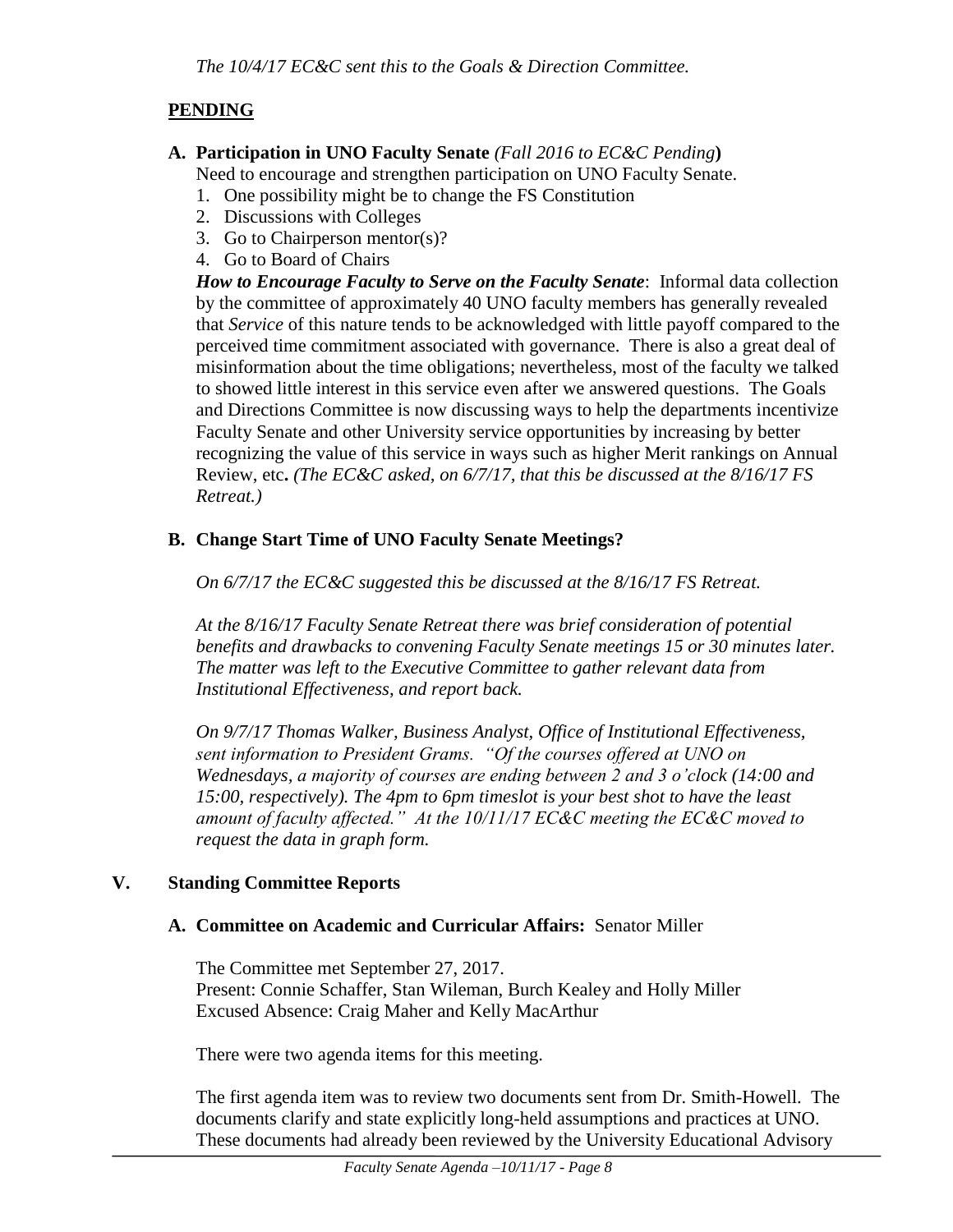Committee. A&CA members studied both the UNO Credit Hour Policy (document one) and the UNO Academic Policy and Guidelines on Rigor and Guidelines for Courses Carrying Academic Credit for College Credentials (document two). No changes were recommended for document one. One change was recommended for document two. The committee suggests the addition of one word ("**only**" in bold below) in the next to the last bullet point. The edited version is found below.

 The course does not **ONLY** repeat or focus on content that is offered as part of high school only curriculum.

The second agenda item focused on a student government request for adequate and timely feedback from faculty members. Connie presented assessment information from the UNO Office of Institutional Effectiveness and a NSSE summary report. The NSSE data from 2013 and 2016 surveyed students in their freshman and senior years. The results of these surveys were comparable to our CUMU peers. The survey does evaluate effective teaching practices, but not specifically "adequate and timely feedback". Discussion ensued focused on how to acquire data that answers our question. Committee members decided that adding a question to student evaluations could provide data to show if this is a systemic problem which warrants further investigation. Possible wording for this question could be:

*Given the context of the assignments in the course, you received feedback in a manner that informed your continued learning.*

or

*Was adequate feedback on submitted assignments provided in a timely manner?*

Holly agreed to research the student senators' impetus for this request.

Burch volunteered to seek out sample course evaluation questions used by other universities that measure student satisfaction with faculty feedback.

Stan agreed to work on wording for an "adequate and timely feedback" resolution to be considered as we continue this discussion in our October committee meeting.

An additional discussion topic was brought up in the "For the Good of the Order" portion of the meeting. Members discussed the need to have decisions about pedagogical tools made by faculty members, not university support service units. Faculty members should be consulted on the tools needed to teach their students. An example of a decision that was not vetted by faculty members first is the attempted discontinuation of Scantron services. Committee members agreed to continue this discussion.

# **PENDING:**

**1. Student Government Resolution for Timely Feedback from Faculty** Senator Kealey asked the Senate to address the Student Government Resolution to have all faculty give timely feedback to students. This discussion expanded to also include faculty member's use of learning management systems and adherence to professional expectations.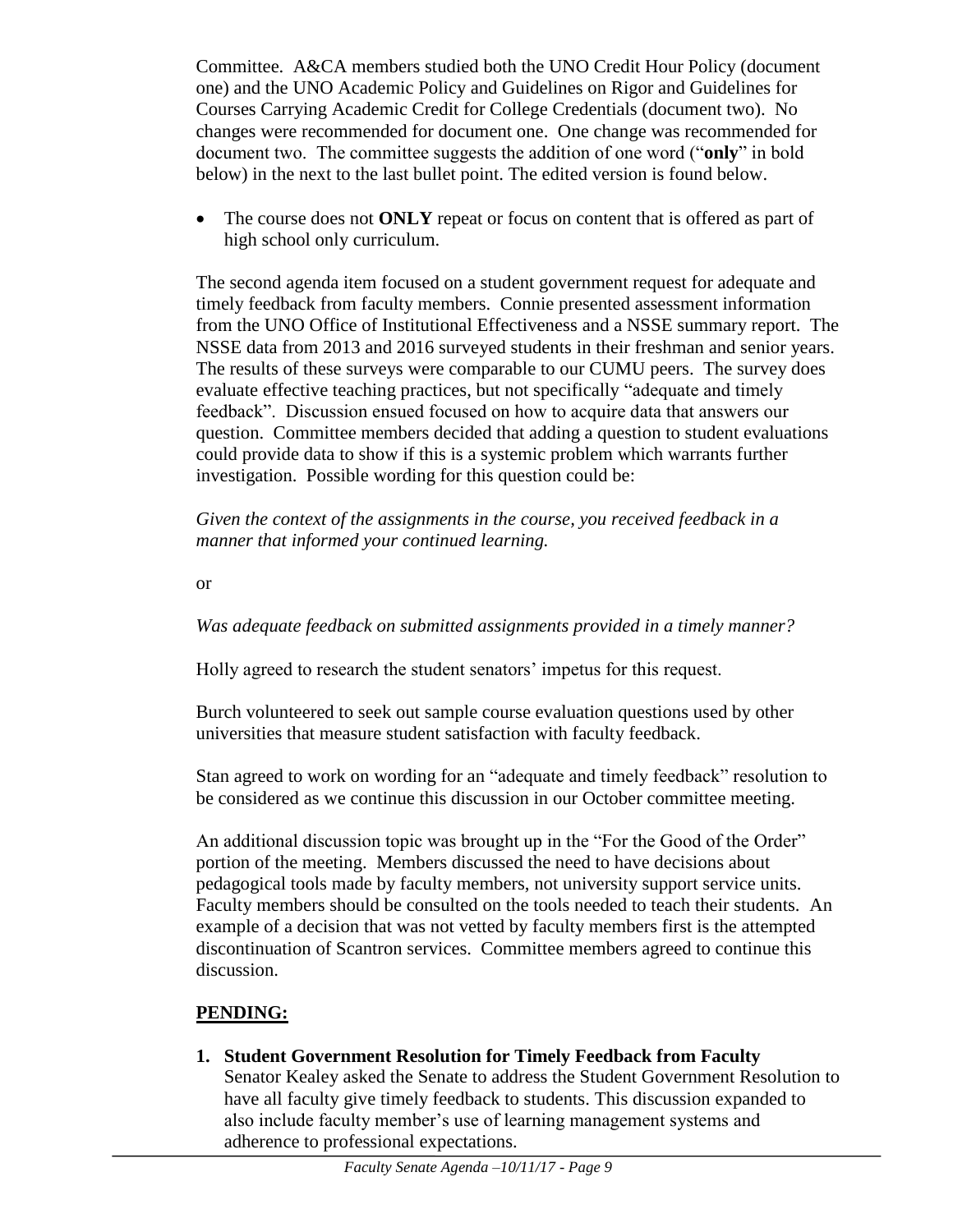Senator Elder stated that the Faculty Senate owes Student Government a response and attention to the SG Resolution. *(Sent to A&CA 4/12/17) (AC&A report 4/26/17 for to discuss)*

#### **B. Committee on Educational Resources & Services:** Senator Robins

The Committee met 27 September 2017 in Mammel Hall, Room 303S. Attending: Senators Azad Azadmanesh, Scott Glasser, Barbara Robins, Mark Schoenbeck, Andy Zhong. Senator Tej Adidam was excused.

#### **Old Business:**

Student Accommodation Letters. To assist us in understanding current practices, Senator Robins invited Assistant Vice Chancellor for Student Affairs Cathy Pettid to a future committee meeting. She will attend the October  $25<sup>th</sup>$  meeting. She also sent along a few questions for clarification of our needs and interests which we discussed. A follow-up email with our topics of interest and concern was sent to AVC Pettid.

On another matter, Senator Robins briefly reported on having located the source of the document used by UNO titled "Request for Travel Authorization and Purchase of Travel." At a future meeting we will discuss suggestions for additions to this document to assist faculty in identifying the need for and for purchasing travel insurance.

#### **PENDING:**

**1. Canvas and UNIZEN dashboard availability.** *The EC&C, on 6/7/17, sent this to the Educational Resources & Services Committee.*

#### **C. Committee on Faculty Personnel & Welfare:** Senator Elder

Sept 27, 2017 Present: Griff Elder, John Noble, Marshall Prisbell, Dale Tiller Excused: Pauline Brennan, Tammie Kennedy.

#### **Sorority Rush during the week before class in the H&K building.**

This issue was brought up at EC&A on Wed Sept 20. BJ Reed says that this issue has been assigned to Dan Shipp. John Noble is following up with Dan Shipp.

#### **HPER Fees.**

On Mon Sept 18, there was an initial faculty/staff wellness-based incentive program meeting in EAB 202 organized by Dan Shipp. Attending: Dan Shipp, Cathy Pettid, Joe Kaminski, Jeanne Surface, Griff Elder, Cecil Hicks, Carol Kirchner, and Esther Scarpello.

The group met to discuss how UNO could develop and pilot a wellness-based incentive program for faculty/staff. The wellness program needs still to be worked out—both programmatically and financially. But roughly, the idea is that, UNO would offer a pilot program that would partially reimburse the cost of a HPER membership based upon member usage and participation in specific wellness program elements. Tentatively, the financial incentive might be as much as a \$100 reimbursement of the \$150 per semester HPER membership fee. Details have to still be worked out. The working goal is to offer this pilot program starting in January (but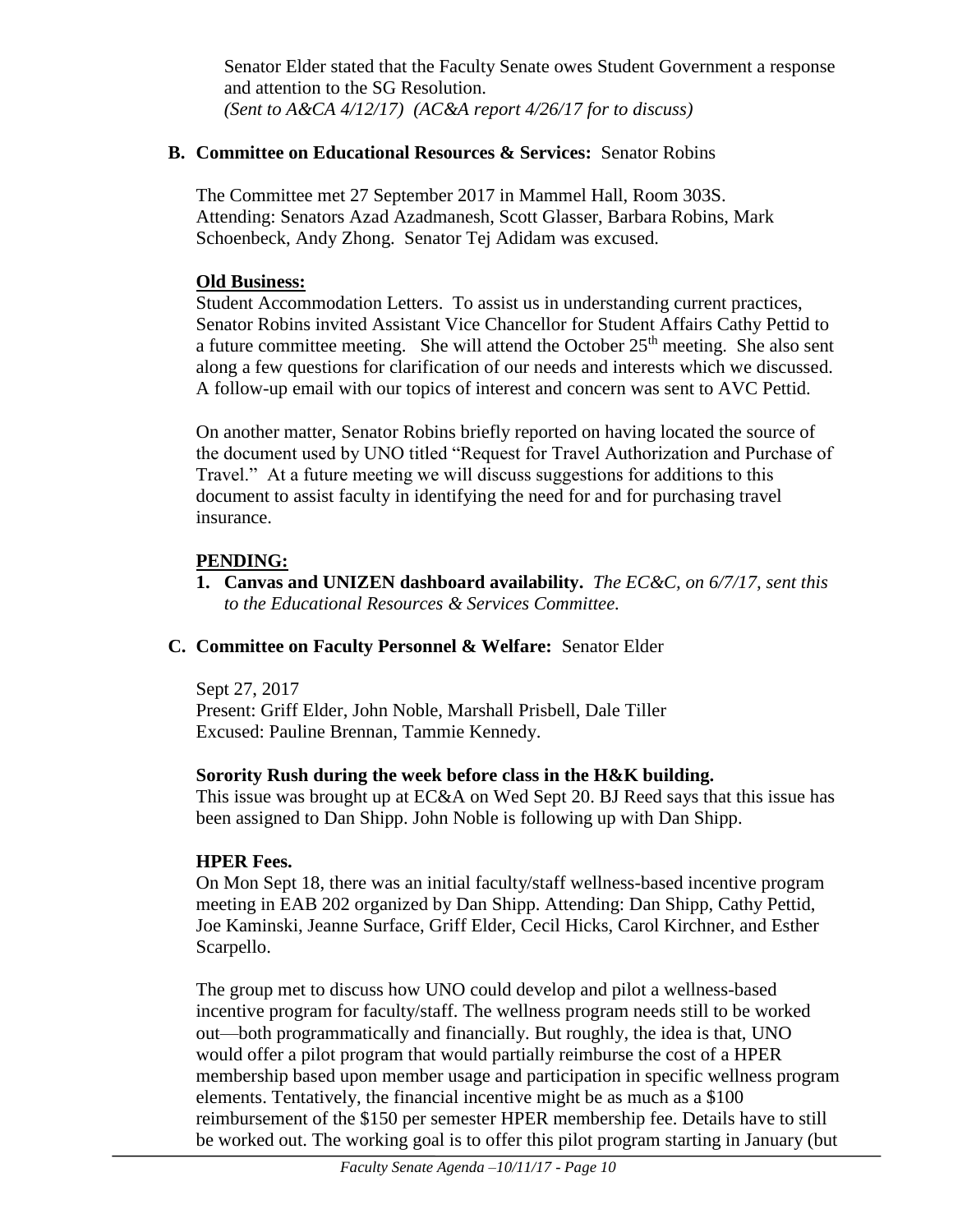if not January, then the following August-2018).

The working group plans to meet every two weeks. The first meeting will discuss the requirements for reimbursement.

I have been asked to put together a Faculty Senate Focus Group that this working group can consult. It seems to me that this Focus Group should be made up of 15-20 faculty, who either currently pay for a HPER membership, or think that it is realistic that they might become a member next year (under a reimbursement program). The first thing that the focus group will do is give feedback on the specific program elements associated with the incentive/reimbursement.

### **UNMC Faculty Senate**

In August, we wondered whether the UNMC Faculty Senate has a Faculty Personnel & Welfare Committee that we could interact with. View UNMC Faculty Senate committee structure at:

https://info.unmc.edu/blog/facultysenate/committees/ Apparently, theirs is a very different operation.

### **Summer Creep**

While most of us are on 9 month contracts, many uncompensated service obligations require summer participation. Members on the committee have their own anecdotal accounts of what we perceive to be a trend. We are hoping to discuss this topic with the AAUP, so that we can begin to connect some of the dots. We have contacted AAUP. The topic is on their agenda for Friday October 6.

#### **We are in regular email contact with Deb Smith-Howell on the following issues:**

# **H1B Visa Audit**

From a Sept 24 email from Deb Smith-Howell, we learned that she learned from Steve Daubendiek (UNMC International Studies & Programs Advisor) that this was a random check of processes. There wasn't a specific problem that led to the audit. These audits do not happen very often.

Meanwhile there is an on-going discussion of how UNO/UNMC can improve what we do with faculty/staff/visiting scholars and students who come here on a visa.

# **Faculty/Staff Safety Processes.**

Dr. Gina Toman has been named Faculty Human Resources Officer and Assistant to the Senior Vice Chancellor. She begins her new role on October 11.

We are interested in the administration developing a website similar to the Student Safety Website.

Note: We felt that the following site makes a good model: http://academicpersonnel.unc.edu/faculty-policies-procedures-guidelines/

We expect Gina Toman will be help us address the request that there be a flow-chart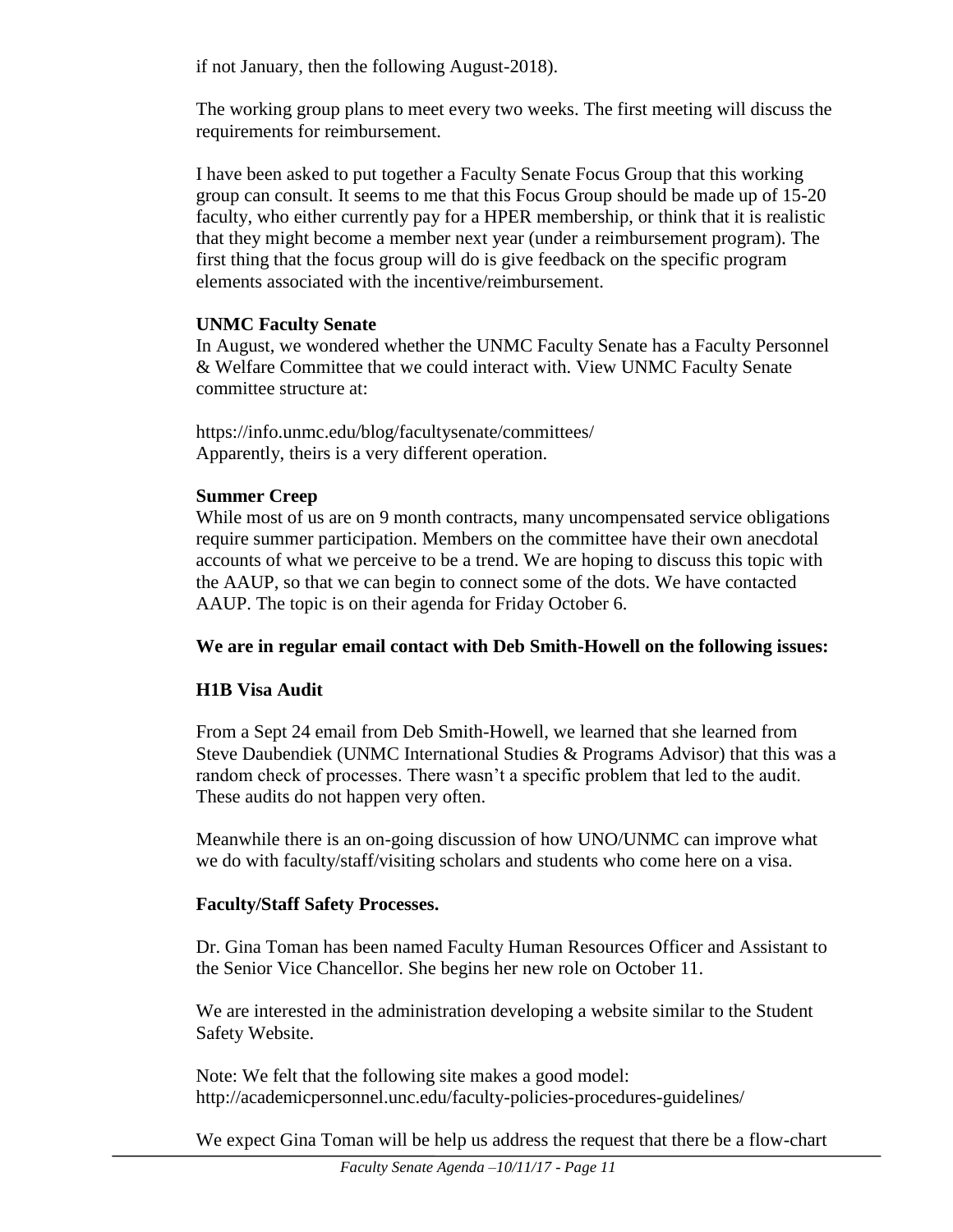that will help faculty understand and negotiate the many resources that are available: Ombudsperson, EAP person, counseling, BRT, etc. What information is confidential, etc. This "flowchart" may manifest itself in the form of the website mentioned above.

### **Our committee would like to follow up with the Senior Vice Chancellor and the Chancellor on a resolution passed by the Faculty Senate in late 2016.**

**RESOLUTION 4279**, 12/14/16: Grievance Committees Summer Compensation

WHEREAS grievance hearings conducted by the Academic Freedom & Tenure Committee, the Faculty Grievance Committee, and the Professional Conduct Committee are unpredictable and when they are initiated must adhere to a strict time-line, which can mean that they extend into the summer when faculty are no longer under contract;

WHEREAS the University of Nebraska Omaha depends upon faculty participation in such grievance hearings;

WHEREAS other participants in such grievance hearings such as legal counsel and administrators are compensated for their time;

THEREFORE BE IT RESOLVED that the Faculty Senate recommends to the UNO administration that the faculty members on the Academic Freedom & Tenure Committee, the Faculty Grievance Committee, and the Professional Conduct Committee all be compensated at an hourly rate comparable with what the University pays the other participants in the hearings when service on these committees extends beyond the 9 month academic year.

# **PENDING:**

**\*** Follow up on status of H1B Visas audit. VC Smith-Howell said she would check on it at the 5/17/17 EC&A meeting. *Dismissed by the EC&C 10/4/17.*

# **D. Committee on Goals and Directions:** Senator Arbelaez

The Committee met September 27, 2017. Present Bradley Bereitschaft, Daniel Hawkins, Chris Kelly, and Maria Arbelaez. Excused: Richard Stacey and Hamid Sharif

Our meeting was scheduled for the presentation of the T. Robinson, Director of the Office of Institutional Effectiveness, who did not come. In his absence, we discussed the objectives his office state in his UNO webpage. We rescheduled the meeting with T. Robinson for October 25.

# **Pending:**

**1.** *Facilities Planning and Faculty Representation (Sent to G&D 2/10/16)*– As important and continuous decisions are made regarding facilities planning on campus, we would like to see more faculty involvement in these plans, and be allowed frequent opportunities to engage in discussion with administration about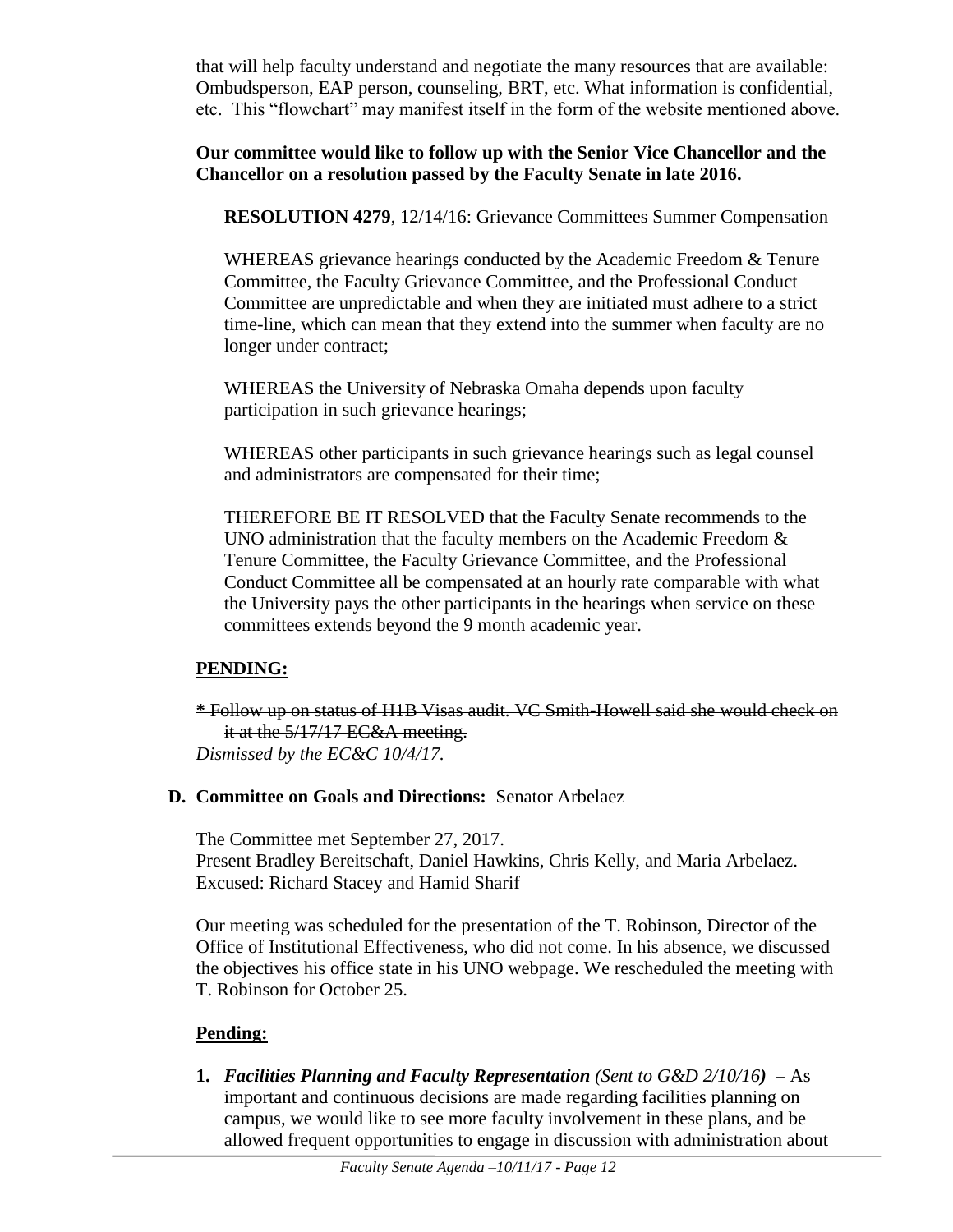facilities planning. The one committee the Faculty Senate is aware of is the University Committee on Facilities Planning, which typically meets once a year. The University Committee on Technology Resources, Services & Planning meets more frequently, but its primary focus is on the technology needs of the campus. In a previous meeting Goals & Directions met with Deb Smith-Howell to address administrative communication and questions about the University's Strategic Plan and the Faculty Senate's part in that process. We discussed the possibility of a more regular liaison with Dr. Smith-Howell with a representative from the F.S. Goals and Directions Committee that could increase the level of communication and information in this area**.**

- **2.** *Unit Based Recruiting*: *(Sent to G&D 8/17/16)* This item has focused on how individual departments may contribute to the recruitment and retention of students in better pursuit of the University's enrollment goals. Goals and Directions temporarily tabled this item and it will remain on our *Pending* list.
- **3.** The UNO Admin responded to Resolution 4285, 5/10/2017: **Deferred Action for Childhood Arrivals (DACA)** with plans to draft guidelines for faculty. EC&A would appreciate members of the FacSen committee (e.g. Dan Hawkins et al) staying closely in touch with Student Affairs (Dan Shipp, Jonathan Benjamin-Alvarado) and the CFE to review and collaborate**.** *(Sent to G&D to keep in touch 6/7/17)***.**
- **4. Soliciting Faculty Insights on UNO's Leadership Transition.** *(The EC&C, on 6/7/17, sent this to the Goals & Directions Committee.)*

#### **5. Mav Creed**

A resolution from Student Government, a note that the Staff Advisory Council will also pass a favorable resolution for the Mav Creed, and the Mav Values Document.

*The UNO EC&C, on 6/7/17, forwarded this item to the Goals & Directions Committee for discussion at the August 16, 2017 Retreat.*

### **6. Parking Changes and Parking for Adjunct (Part Time and Temporary) Faculty:**

Link for reference: [https://www.unomaha.edu/news/2017/04/parking-changes](https://www.unomaha.edu/news/2017/04/parking-changes-coming-to-campus.php)[coming-to-campus.php](https://www.unomaha.edu/news/2017/04/parking-changes-coming-to-campus.php)

# *Part-time permit options.*

- *Night Only Surface Permit – after 2:30 P.M.*
- *Lot T \$5 Entry - Weeks 2-16 of Fall/Spring Semesters (all-day)*
- *Daily/Hourly Permit Options \$1-4*
- *Reduced fee West or Pacific Street Garage Permit - \$200 Annually*
- *\$3 after 12:30 P.M. in the East Garage Lots U and T only.*
- *Lot 26 (no permit required with free limited shuttle service)*

# **E. Professional Development:** Senator Adams

The Committee met September 27, 2017.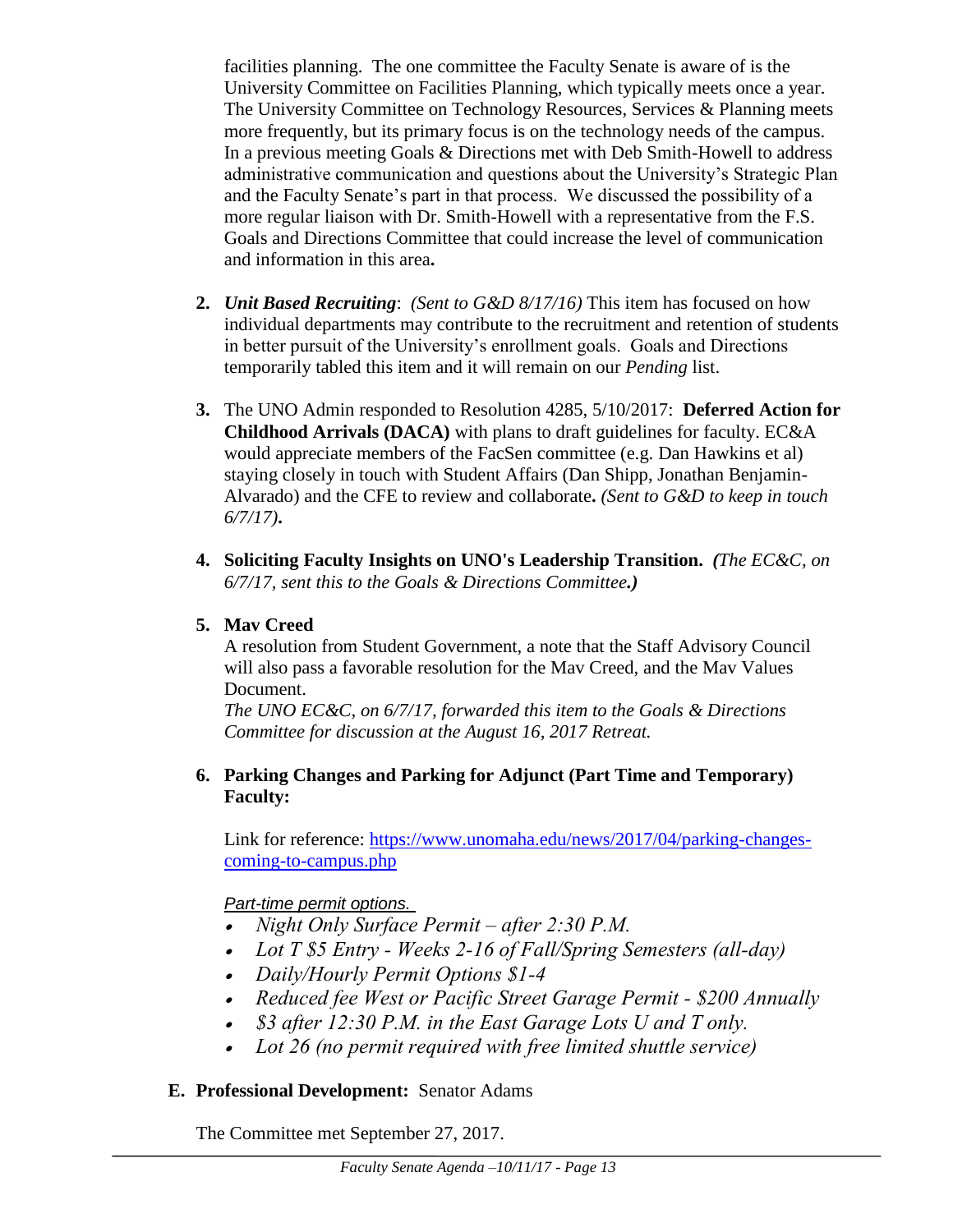Present: Julie Blaskwicz Boron, Melissa Cast-Brede, Victor Winter, Russ Nordman Absent: Travis Adams, Zhigang Feng

The Committee decided that perhaps the best way to deal our committee's pending business about Faculty Professional Development Leave questions and concerns is to create a questionnaire that will be sent to UNO's Deans. We thought that this might be a better option than having each of us go to our respective Deans.

To start this process I am going to create a google document with the questions that appeared in our last senate report.

- **a.** Can faculty get a full year of leave if waiting until 12 years of service instead of at 6 years?
- **b.** What are the earning restrictions while on leave (sabbatical)?
- **c.** What documents govern how leave is prioritized/awarded?
- **d.** What are the criteria for leave across colleges/departments? How consistent are these?
- **e.** Who all reviews and/or weighs in on these decisions?

Over the course of the next month we will all be contributing to this document. In our October meeting we will work on creating the questionnaire.

Along with this we wondered if there should be a questionnaire created for faculty as well that tries to find out if they have an understanding of the Development Leave procedures and criteria.

### **PENDING:**

- **1. Faculty Professional Development Leave policies/procedures:** Given a growing number of questions and concerns about this issue, our committee will be gathering information (policies/procedures) at all levels (regents, university, colleges, departments) and comparing those documents in order to explore questions, including**:** 
	- **b.** Can faculty get a full year of leave if waiting until 12 years of service instead of at 6 years?
	- **c.** What are the earning restrictions while on leave (sabbatical)?
	- **d.** What documents govern how leave is prioritized/awarded?
	- **e.** What are the criteria for leave across colleges/departments? How consistent are these?
	- **f.** Who all reviews and/or weighs in on these decisions?

What language does the AAUP contract have regarding leave/sabbatical?

#### **F. Committee on Rules:** Senator Nash

The Rules Committee met at the Criss Library on September 27, 2017.

*Present:* Samantha Clinkinbeard, Paul Landow, Bob Nash, Kathy Peterson, Wei Rowe.

*Absent:* Jeremy Johnson (excused).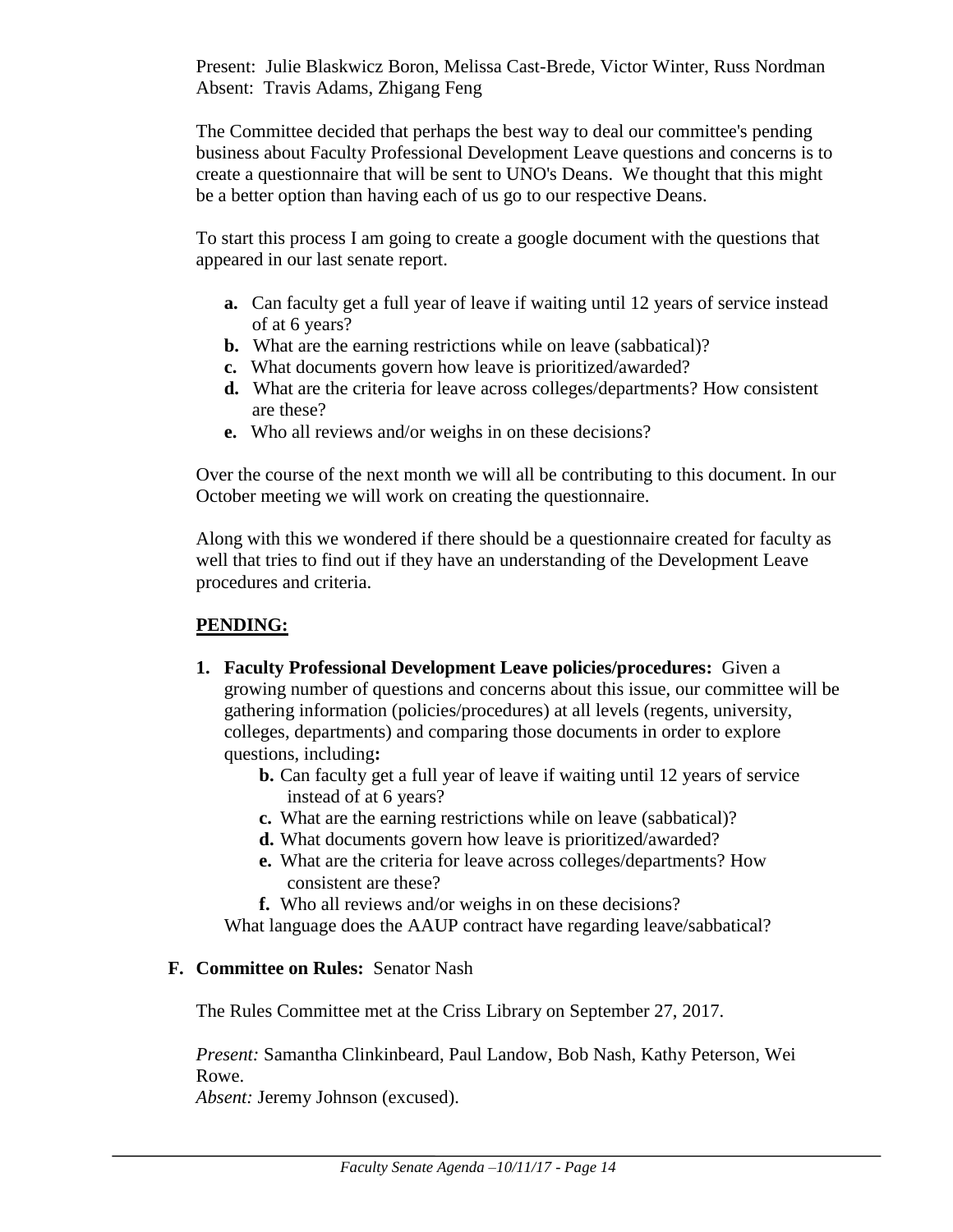Ballots were mailed out by Sue Bishop for the campus-wide election to fill two tenured faculty vacancies on the Academic Freedom & Tenure Committee. Of the 561 ballots distributed, 227 were returned by the September 27 Noon deadline. Two ballots were not tallied by the Rules Committee as they were not properly signed and nineteen were received after the deadline and therefore invalid.

Those elected are noted below.

### **Completion of RESOLUTION 4311,** 9/13/17**: Academic Freedom & Tenure Committee**

BE IT RESOLVED, that in accordance with Article 6.5.2 of the Faculty Senate Bylaws the following nominees for the Academic Freedom and Tenure Committee are brought forward by the Rules Committee for senate nomination. The ballot will be presented to the UNO Faculty.

Two tenured faculty member will be elected from the following four nominees to serve a three-year term from October 16, 2017, through October 15, 2020, to replace Carey Ryan and Richard Stacy, whose terms will expire:

Ramon Guerra (English, A&S) *(102 votes)* Nancy Kelley (Social Work, CPACS) *(118 votes) Elected* Ziaul Huq (Management, BA) *(74 votes)*  Laura Grams (Philosophy, A&S) *(142 votes) Elected*

# **PENDING:**

A. The Committee continues to review which Campus & University committees require participants who also serve on the Faculty Senate, and which committees might be served by representatives from the faculty at large**.** 

# **VI. Other Faculty Senate Committees**

**A. Faculty Senate Budget Advisory Committee Report**: Prof. Hall, Maher, O'Hara

# **VII. Ad hoc Committees**

Membership:

#### **A. Ad hoc UNO-UNMC Faculty-to-Faculty Communication and Collaboration Committee**

| Membership:              |                                       |                |
|--------------------------|---------------------------------------|----------------|
| Timi Barone              | Dhundy Bastola                        | Elizabeth Beam |
| <b>Catherine Bebhart</b> | <b>Emily Glenn</b>                    | Craig Maher    |
| Amarnath Natarajan       | Debra Reilly ( <i>UNMC</i> alternate) | Eleanor Rogan  |
| Connie Schaffer          | Destynie Sewell                       | Mark Shriver   |
| <b>Suzanne Sollars</b>   | Adam Tyma                             | Glenda Woscyna |

Dr. Sollars hosted a pot luck meal for the Committee in September. The first official meeting will be scheduled October 30, 2017. Some questions the Committee might be asked: